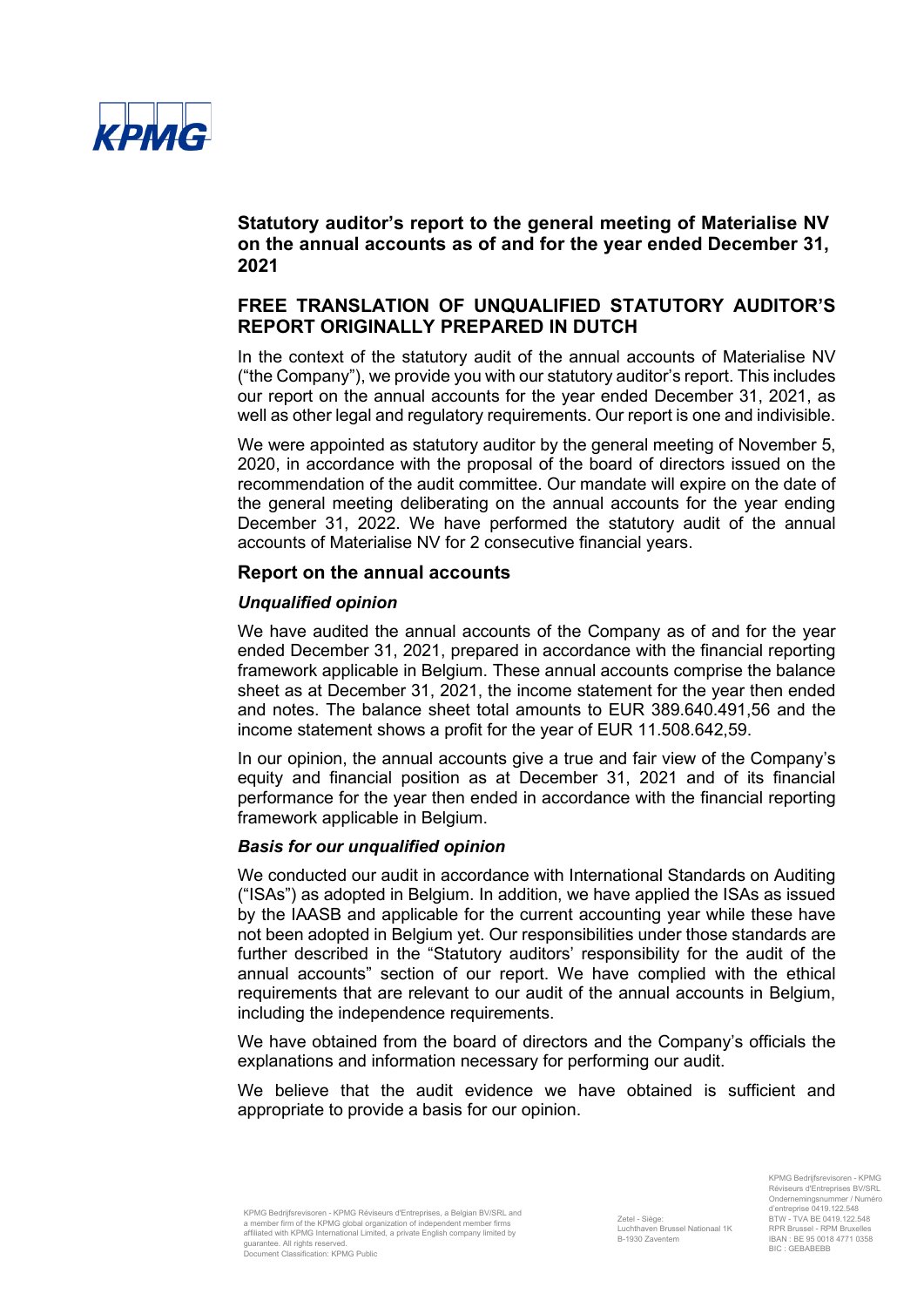

*FREE TRANSLATION OF UNQUALIFIED STATUTORY AUDITOR'S REPORT ORIGINALLY PREPARED IN DUTCH* 

## *Key audit matter*

Key audit matters are those matters that, in our professional judgement, were of most significance in our audit of the annual accounts of the current period. These matters were addressed in the context of our audit of the annual accounts as a whole, and in forming our opinion thereon, and we do not provide a separate opinion on these matters.

*Impairment of investments in and receivables from subsidiaries*

We refer to notes VOL-kap 6.4.1 and VOL-kap 6.15 of the annual accounts.

— *Description*

The Company is the ultimate parent company of the Materialise group. As the parent company, the Company has both direct and indirect investments in, and receivables from, subsidiaries.

Investments in subsidiaries are measured at historical cost, unless management determines that a permanent impairment exists. Receivables from related parties are measured at nominal value, unless management determines that their collectability is doubtful.

Investments in and receivables from subsidiaries are tested annually for impairment. Management has applied the following approach to determine whether these assets are subject to impairment:

- The net book value of each investment is compared to the Company's share in the equity of the respective subsidiary.
- **IF** In determining whether an impairment is permanent, management takes into account the recent financial performance of the respective subsidiary, as well as the forecast future performance and if applicable, other elements such as unrealized gains on assets.

The assessment of impairment of investments in and receivables from subsidiaries is a key audit matter because of:

- The size of these balance sheet positions (26% of the total assets); and
- The degree of judgment required of management in evaluating the analysis, primarily with respect to whether or not an impairment of investments in or receivables from subsidiaries is of a permanent nature, and specifically the judgment required in evaluating the competitive and financial environment in which the subsidiaries operate, their ability to generate future operating cash flows from strategic plans, and the level of required capital expenditure.
- *Our audit procedures*

Our audit procedures included:

 Agreeing key data used by management in its analysis to underlying evidence, specifically the net book value of the various investments, the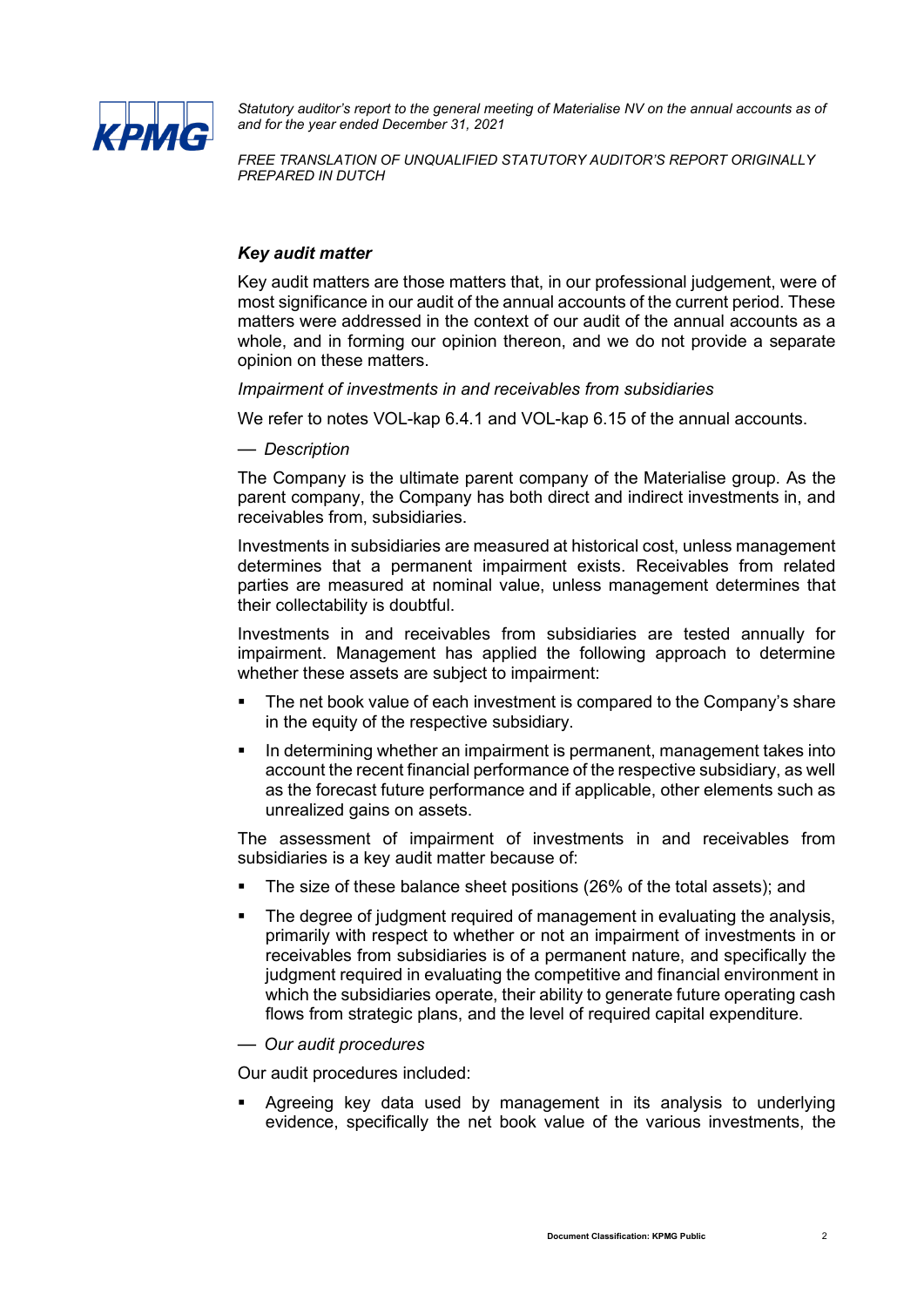

*FREE TRANSLATION OF UNQUALIFIED STATUTORY AUDITOR'S REPORT ORIGINALLY PREPARED IN DUTCH* 

equity value of the respective subsidiaries, the ownership percentage, the net book value of the receivables from related parties and other financial information with respect to the various related parties;

- If indications of a permanent impairment exist, critically evaluate the key assumptions and data used by management in its analysis, with the assistance of our valuation specialists, taking into account our knowledge of the Company and of the respective subsidiaries;
- Analyzing management's ability to forecast reliably the future financial performance of subsidiaries, and evaluating the reasonableness of the current forecasts developed by management by comparing key assumptions to historical results; and
- Verifying the mathematical accuracy of management's calculations.

## *Board of directors' responsibilities for the preparation of the annual accounts*

The board of directors is responsible for the preparation of these annual accounts that give a true and fair view in accordance with the financial reporting framework applicable in Belgium, and for such internal control as board of directors determines is necessary to enable the preparation of annual accounts that are free from material misstatement, whether due to fraud or error.

In preparing the annual accounts, the board of directors is responsible for assessing the Company's ability to continue as a going concern, disclosing, as applicable, matters related to going concern and using the going concern basis of accounting unless the board of directors either intends to liquidate the Company or to cease operations, or has no realistic alternative but to do so.

## *Statutory auditor's responsibilities for the audit of the annual accounts*

Our objectives are to obtain reasonable assurance as to whether the annual accounts as a whole are free from material misstatement, whether due to fraud or error, and to issue an auditor's report that includes our opinion. Reasonable assurance is a high level of assurance, but is not a guarantee that an audit conducted in accordance with ISAs will always detect a material misstatement when it exists. Misstatements can arise from fraud or error and are considered material if, individually or in the aggregate, they could reasonably be expected to influence the economic decisions of the users taken on the basis of these annual accounts.

When performing our audit we comply with the legal, regulatory and professional requirements applicable to audits of the annual accounts in Belgium. The scope of the statutory audit of the annual accounts does not extend to providing assurance on the future viability of the Company nor on the efficiency or effectivity of how the board of directors has conducted or will conduct the business of the Company. Our responsibilities regarding the going concern basis of accounting applied by the board of directors are described below.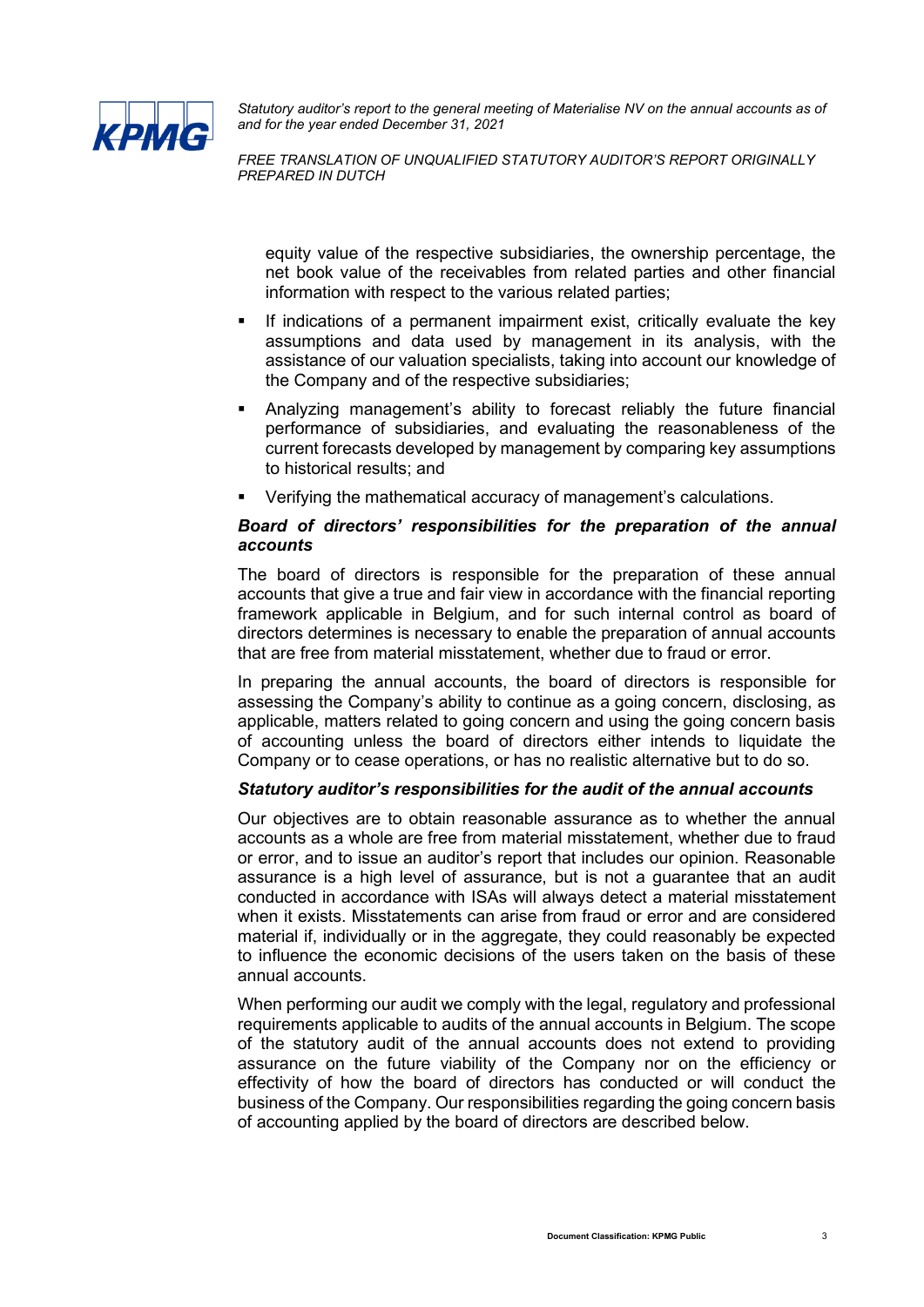

*FREE TRANSLATION OF UNQUALIFIED STATUTORY AUDITOR'S REPORT ORIGINALLY PREPARED IN DUTCH* 

As part of an audit in accordance with ISAs, we exercise professional judgement and maintain professional skepticism throughout the audit. We also perform the following procedures:

- Identify and assess the risks of material misstatement of the annual accounts, whether due to fraud or error, design and perform audit procedures responsive to those risks, and obtain audit evidence that is sufficient and appropriate to provide a basis for our opinion. The risk of not detecting a material misstatement resulting from fraud is higher than for one resulting from error, as fraud may involve collusion, forgery, intentional omissions, misrepresentations, or the override of internal control;
- Obtain an understanding of internal controls relevant to the audit in order to design audit procedures that are appropriate in the circumstances, but not for the purpose of expressing an opinion on the effectiveness of the Company's internal control;
- Evaluate the appropriateness of accounting policies used and the reasonableness of accounting estimates and related disclosures made by the board of directors;
- Conclude on the appropriateness of the board of directors' use of the going concern basis of accounting and, based on the audit evidence obtained, whether a material uncertainty exists related to events or conditions that may cast significant doubt on the Company's ability to continue as a going concern. If we conclude that a material uncertainty exists, we are required to draw attention in our auditors' report to the related disclosures in the annual accounts or, if such disclosures are inadequate, to modify our opinion. Our conclusions are based on the audit evidence obtained up to the date of our auditors' report. However, future events or conditions may cause the Company to cease to continue as a going concern;
- Evaluate the overall presentation, structure and content of the annual accounts, including the disclosures, and whether the annual accounts represent the underlying transactions and events in a manner that achieves fair presentation.

We communicate with the audit committee regarding, among other matters, the planned scope and timing of the audit and significant audit findings, including any significant deficiencies in internal control that we identify during our audit.

We also provide the audit committee with a statement that we have complied with relevant ethical requirements regarding independence, and to communicate with them all relationships and other matters that may reasonably be thought to bear on our independence, and where applicable, related safeguards.

For the matters communicated with the audit committee, we determine those matters that were of most significance in the audit of the annual accounts of the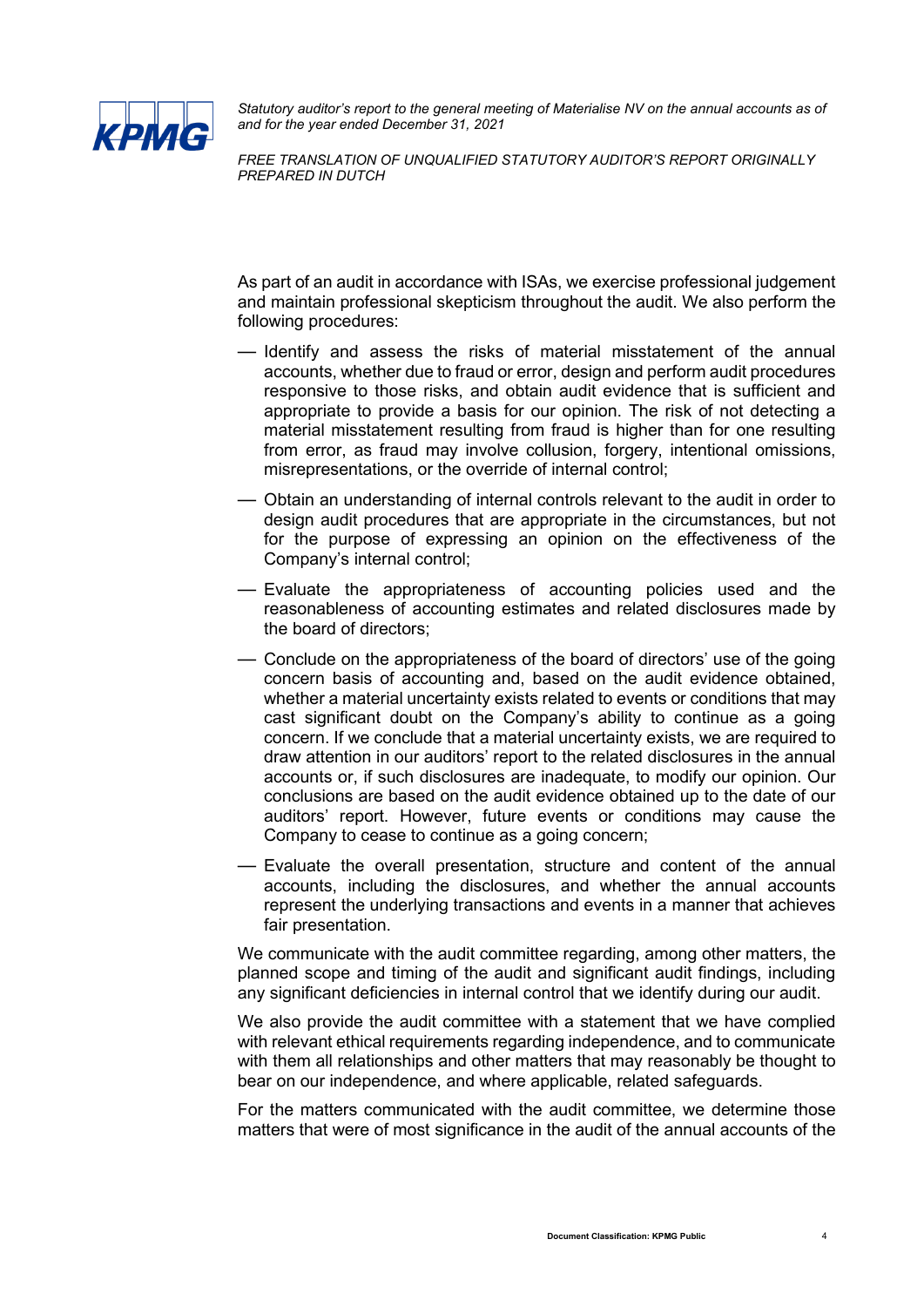

*FREE TRANSLATION OF UNQUALIFIED STATUTORY AUDITOR'S REPORT ORIGINALLY PREPARED IN DUTCH* 

current period and are therefore the key audit matters. We describe these matters in our auditor's report unless law or regulation precludes public disclosure about the matter.

#### **Other legal and regulatory requirements**

#### *Responsibilities of the Board of Directors*

The board of directors is responsible for the preparation and the content of the board of directors' annual report on the annual accounts, of the documents required to be filed in accordance with the legal and regulatory requirements, for maintaining the Company's accounting records in compliance with the applicable legal and regulatory requirements, as well as for the Company's compliance with the Companies' and Associations' Code and the Company's articles of association.

#### *Statutory auditor's responsibilities*

In the context of our engagement and in accordance with the Belgian standard which is complementary to the International Standards on Auditing as applicable in Belgium, our responsibility is to verify, in all material respects, the board of directors' annual report on the annual accounts, certain documents to be filed in accordance with legal and regulatory requirements and compliance with certain requirements of the Companies' and Associations' Code and with the Company's articles of association, and to report on these matters.

## *Aspects concerning the board of directors' annual report on the annual accounts*

Based on specific work performed on the board of directors' annual report on the annual accounts, we are of the opinion that this report is consistent with the annual accounts for the same period and has been prepared in accordance with articles 3:5 and 3:6 of the Companies' and Associations' Code.

In the context of our audit of the annual accounts, we are also responsible for considering, in particular based on the knowledge gained throughout the audit, whether the board of directors' annual report on the annual accounts contains material misstatements, that is information incorrectly stated or misleading. In the context of the procedures carried out, we did not identify any material misstatements that we have to report to you.

#### *Information regarding the social balance sheet*

The social balance sheet, which is to be filed with the National Bank of Belgium in accordance with article 3:12 §1 8° of the Companies' and Associations' Code, includes, with respect to form and content, the information required by law, including the information regarding salaries and training, and does not present any material inconsistencies with the information that we became aware of during the performance of our engagement.